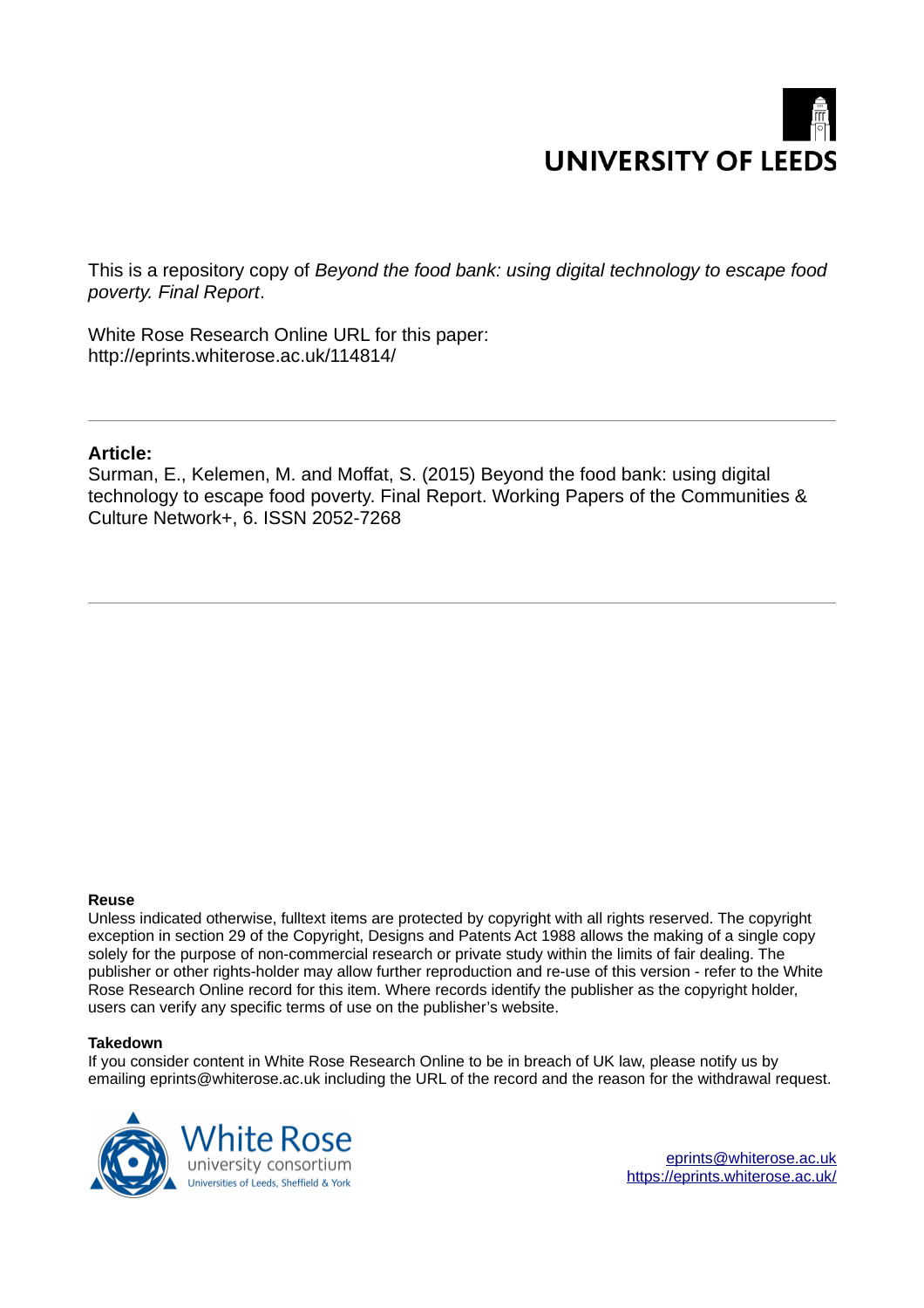# **Beyond the food bank: using digital technology to escape food poverty**

# **Final Report September 2015**



**Dr Emma Surman**, Keele University (PI) **Professor Mihaela Kelemen**, Keele University **Sue Moffat**, New Vic Borderlines

Author contact details: e.l.surman@keele.ac.uk







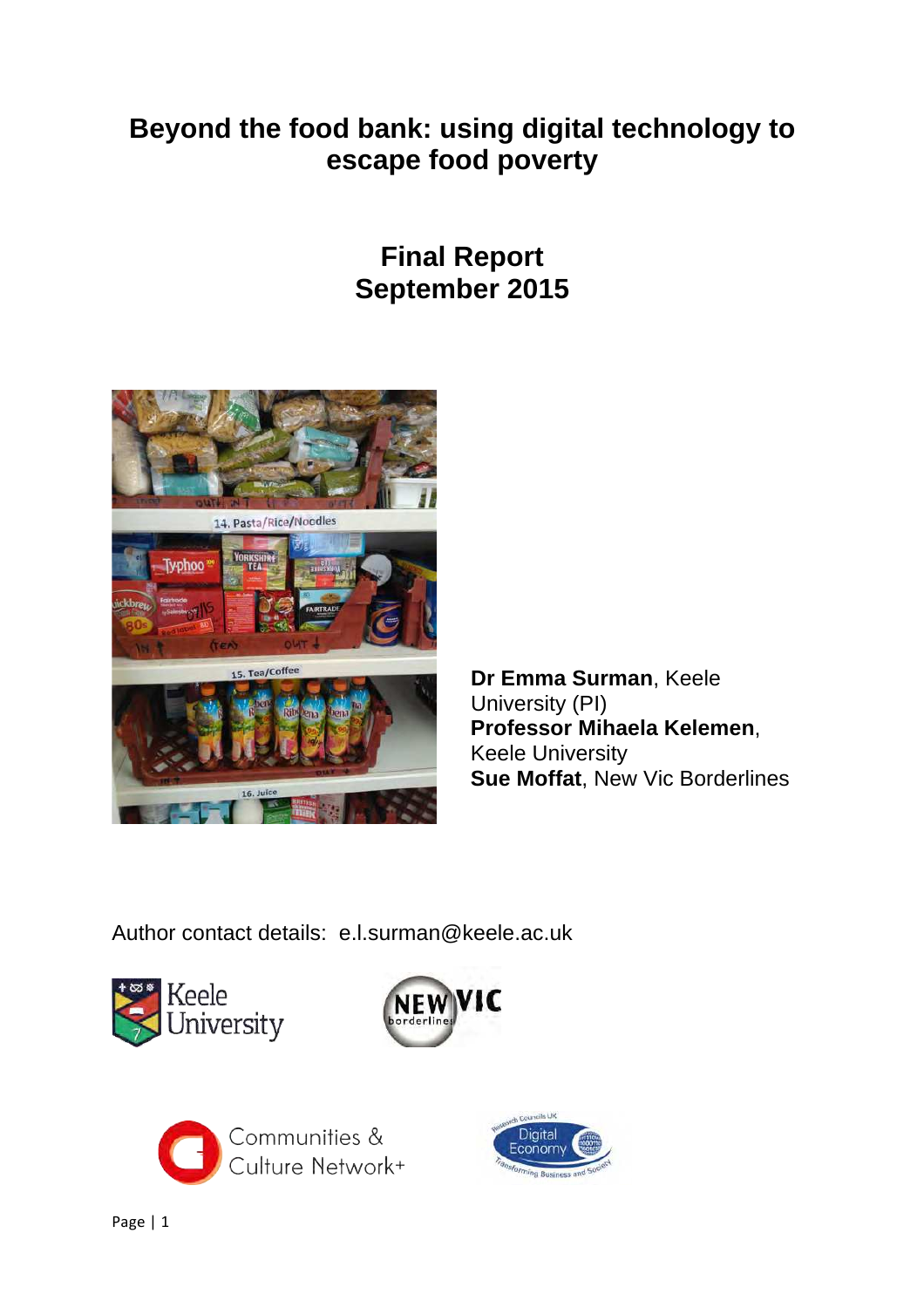# **Acknowledgements**

We would like to thank all the participants who took part in this research, who gave up their time on multiple occasions to participate in the various workshops that comprised this project. This includes all the food bank guests, volunteers and employees and all other workshop participants. Their support and the insights generated were invaluable to this research.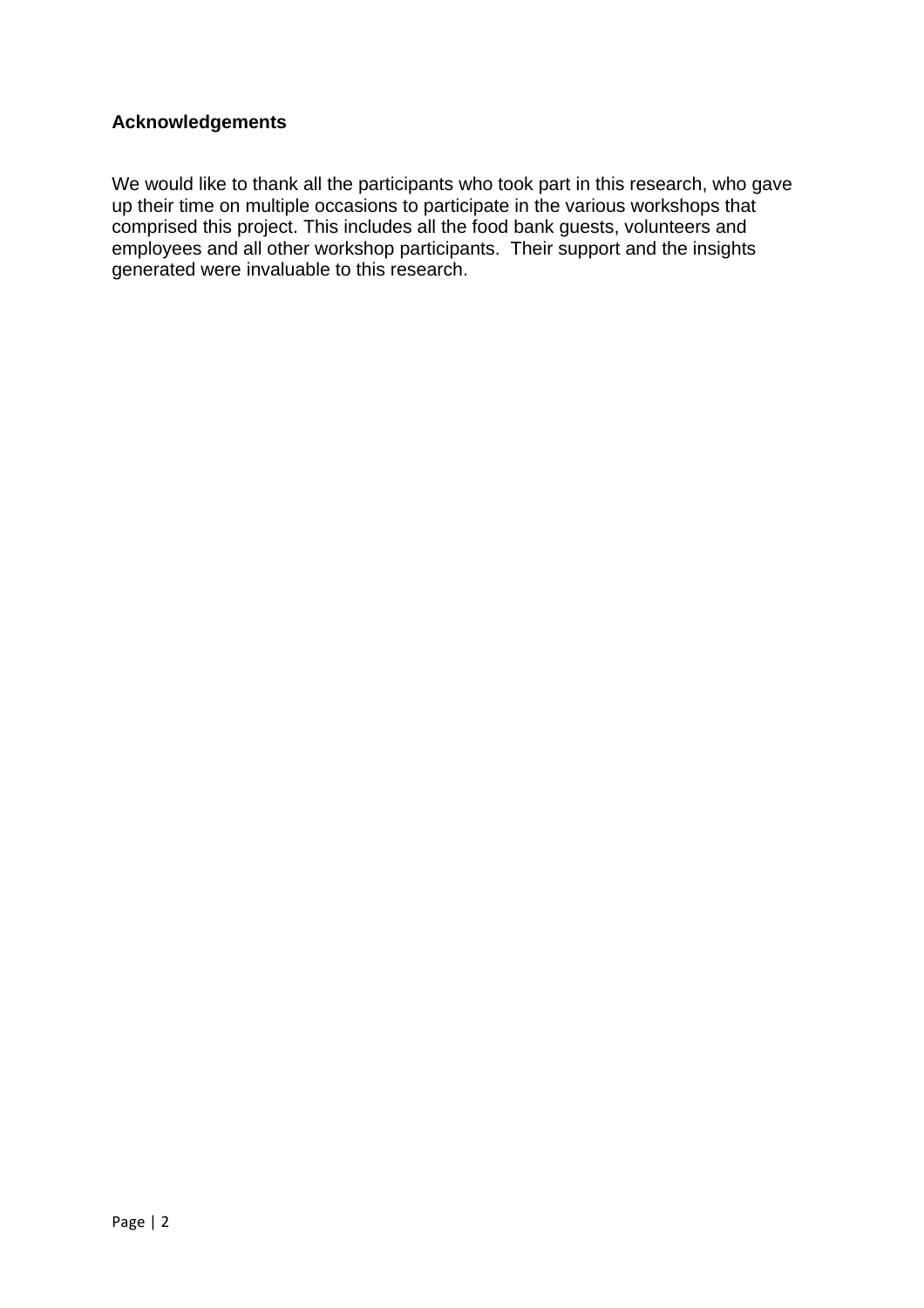# **Table of contents**

- 1. Executive Summary
- 2. Aims and Objectives
- 3. Methods
- 4. Key Findings:

 4.1 Objective 1: Factors leading people into food poverty 4.2 Objective 2: Explore the potential for cultural animation methodologies to identify applications of technologies which overcome the digital divide. 4.3 Objective 3: Explore the ways in which digital technology may be used to assist and support people who experience food poverty.

- 5. Key Issues
- 6. Next Steps
- 7. Impact
- 8. Dissemination
- 9. Funding
- 10. References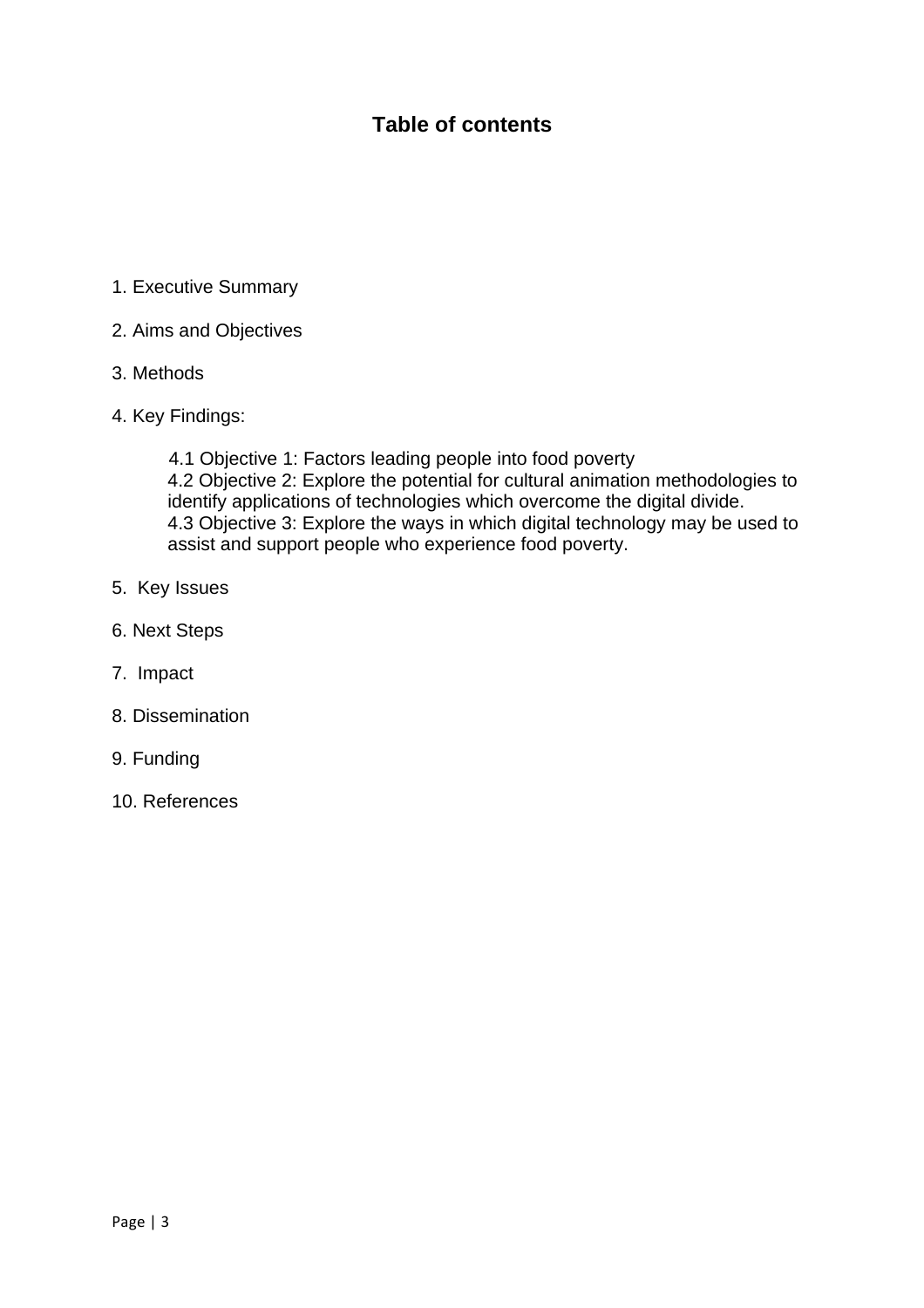#### **Beyond the food bank: using digital technology to escape food poverty**

#### **1. Executive Summary**

This research project explored food poverty and austerity by working directly with those who found themselves in need of food bank provision, those who volunteered or worked in food banks and other individuals involved in making local food more freely available to all. The project was undertaken in Stoke-on-Trent and North Staffordshire and was a partnership between Keele University and the New Vic Theatre in Newcastle-under-Lyme, Staffordshire. The research was conducted with the support of four food banks in the local area.

#### **Research Aims and Objectives**

The central aim of this project was to explore the experiences of food poverty and food bank usage and assess if and how digital technologies could help people move beyond this. In so doing we set out to:

- Identify the contributory factors that lead people to food poverty
- Explore the potential for cultural animation methodologies to identify applications of technologies which overcome the digital divide
- Explore the ways in which digital technology may be used to assist and support people who experience food poverty.

#### **Methodology**

The project utilised a methodology of co-producing research called 'cultural animation', a creative and inclusive way of conducting community based research. This involved conducting a series of workshops that took place in local food banks and in the workspaces at the New Vic Theatre. This was followed by an IdeaLab that brought together participants with digital technologists. Workshop participants included guests, volunteers and, where relevant, employees from each of the food banks. In addition a number of people participated who were involved in working with groups that make good food more freely available to people in the local area. Through the workshops participants were able to collectively define the research problem and co-create the findings of this report.

#### **Summary of findings**

This project found that:

- Those who find themselves in food poverty feel isolated and invisible and find it hard to ask for help and to access support services.
- In seeking to address food poverty and provide the increased levels of reciprocity and communication needed, humanity rather than technology was perceived to central.
- Technology was seen as a threat to communities, serving the needs of the powerful in society, reinforcing rather than challenging existing power relations
- It was able to identity activities that could be implemented locally where both technology and people could work together to enhance the local food environment.
- Cultural animation methodologies created an environment where community members could play a role in shaping their world and realising their aspirations and ambitions in relation to food poverty in the communities in which they live.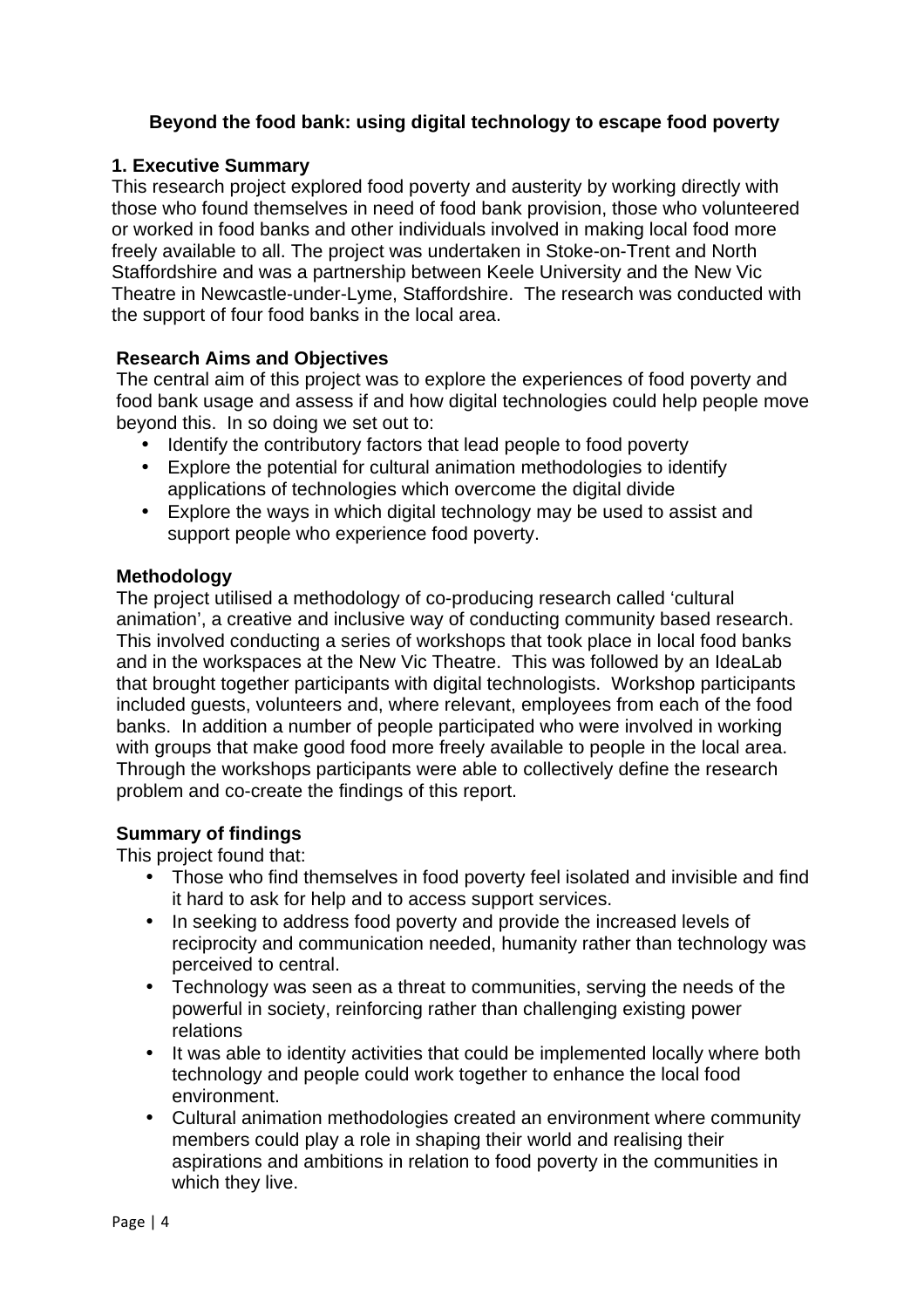# **2. Aims and objectives**

This research project explored food poverty and austerity through working directly with those who found themselves in need of food bank provision, those who volunteered or worked in food banks and other individuals involved in making local food more freely available to all. The project set out to explore the lived experiences of food poverty. It also considered the potential for digital technologies to provide assistance to those in need, when often those people who experience social disadvantage are also more likely to experience exclusion from digital and internet resources (Helpser, 2008).

The project was undertaken in Stoke-on-Trent and North Staffordshire. It was a partnership between Keele University and New Vic Borderlines, the outreach department of the New Vic Theatre in Newcastle-under-Lyme, Staffordshire, whose work is inspired by a social agenda and engages with community groups that often find themselves at the margins of society. A local technology company, bITJAM, was also part of the project team.

The central aim of this project was to explore the experiences of food poverty and food bank usage. In so doing the original proposal set out to:

- **Objective 1**: Identify the contributory factors that lead people to food poverty
- **Objective 2**: Explore the potential for cultural animation methodologies to identify applications of technologies which overcome the digital divide
- **Objective 3**: Explore the ways in which digital technology may be used to assist and support people who experience food poverty.

# **3. Methods**

The research team conducted a series of workshops led by theatre practitioners from the New Vic Borderlines. These took place in local food banks and in the workspaces at the New Vic Theatre and were followed by a Hacklab (renamed during the course of the project as IdeaLab) run by bITJAM ltd.

The workshops utilised a methodology of co-producing research known as 'cultural animation'. This is a methodology that has recently been developed as a creative and inclusive way of conducting community based research (http://www.ahrc.ac.uk/News-and-Events/Watch-and-Listen/Pages/Weathering-thestorm-How-communities-respond-to-adversity.aspx) which draws on American pragmatist philosophy (Kelemen and Rumens, 2013) and takes as its starting point the lived experience of research participants. This methodology has been used successfully on over ten research projects sponsored by the AHRC and the ESRC. The initial cultural animation workshops were held in food banks, and invited participants to collectively define the research problem by drawing on their life experiences and articulating thoughts and ideas in actions and images and through object selection as well as the written word.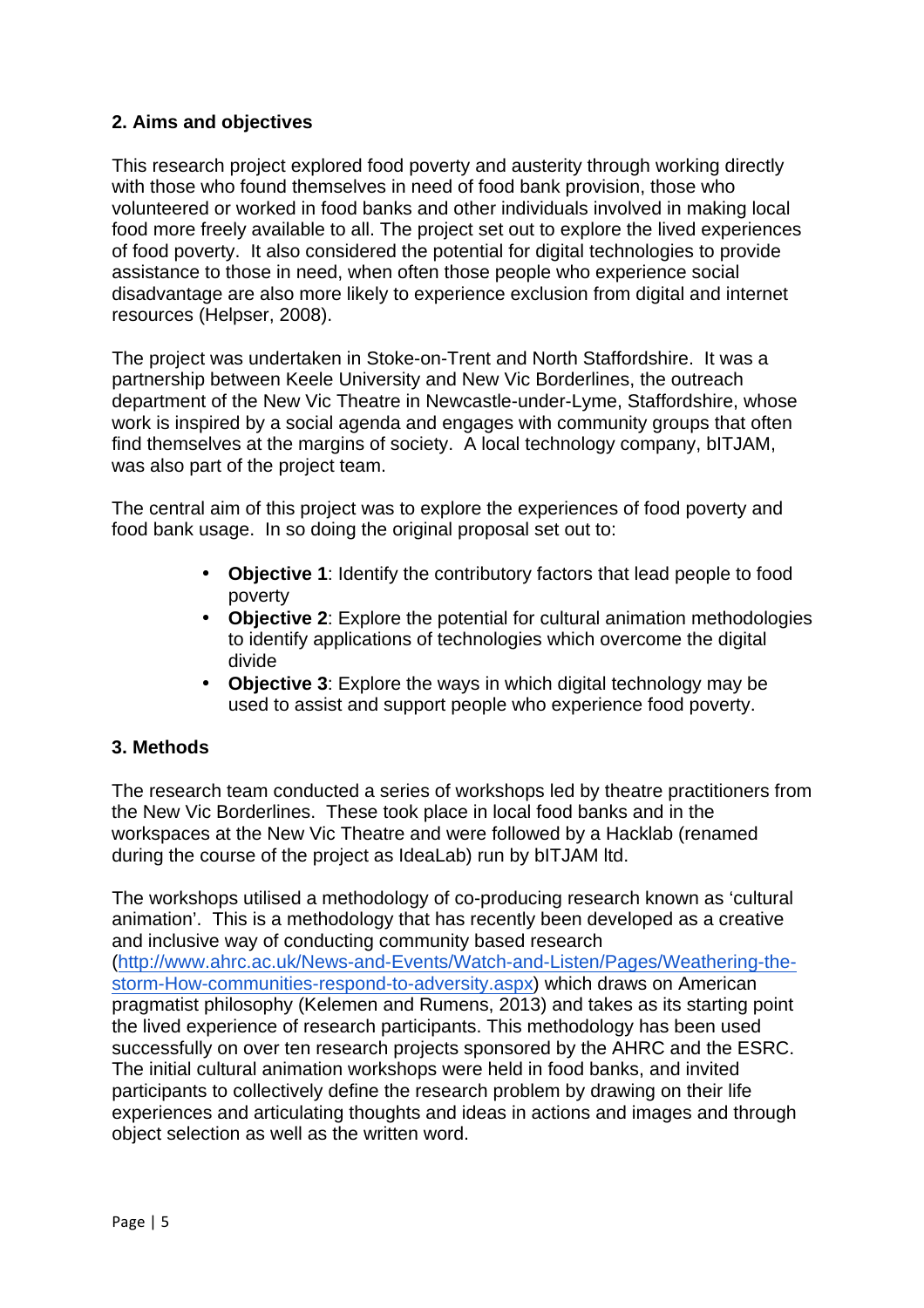Throughout the project the research team worked closely with four local food banks. These comprised the Trussell Trust food banks from both Stoke-on-Trent and Newcastle–Staffs. At the time of the research, the former comprised 11 distribution centres across the City of Stoke on Trent and the latter, six distribution centres across North Staffordshire. The approach taken by the Trussell Trust is for people to be referred for support by other agencies (for example job centre, GP, housing association). Those referred are issued with red vouchers which they can take to any Trussell Trust food bank to receive their food parcel.

Two local independent food banks also participated in the project. One was located within a local housing project that provided short term emergency accommodation to people with mental health problems. Residents here were not required to meet any specific criteria before food parcels were issued. The other food bank was hosted in a local church was open to all and also did not require recipients to be referred. While it was open guests were able to access hot meals and also advice and support from a range of health and social agencies who ere in attendance.

Workshop participants included guests and volunteers and also, where relevant, employees from each of the food banks. In addition, a number of people participated who were involved in working with groups that make good food more freely available in the local area. These included people running/working in community gardens, allotment projects and other community groups working with vulnerable groups.

Following the cultural animation workshops conducted in the food banks, two further cultural animation workshops were held at the New Vic theatre and the final event was an IdeaLab held at bITJAM's premises.

The cultural animation workshops at the New Vic were designed to explore factors that can lead to the experience of food poverty and identify potential areas that digital technologies might address. The focus of the IdeaLab was to explore ways in which digital technologies might be used to support and assist people experiencing the issues identified in the earlier workshops. Data from the workshops included photographs of installations/activities and transcriptions of activities, conversations and discussions across all events.

The section below discusses the key findings that emerged from these activities.

# **4. Key findings**

# **4.1 Objective 1: Factors leading people into food poverty**

#### **Cultural Animation in the food bank**

The starting point for the project was to focus on those who had or were currently experiencing food poverty. In order to capture the lived experience of food bank guests and to ensure they were collectively involved in defining the research problem, cultural animation workshops were conducted within the food banks. While waiting to collect their food parcel, guests were asked to contribute to an installation, i.e., 'The tree of life'. This installation had been developed as part of another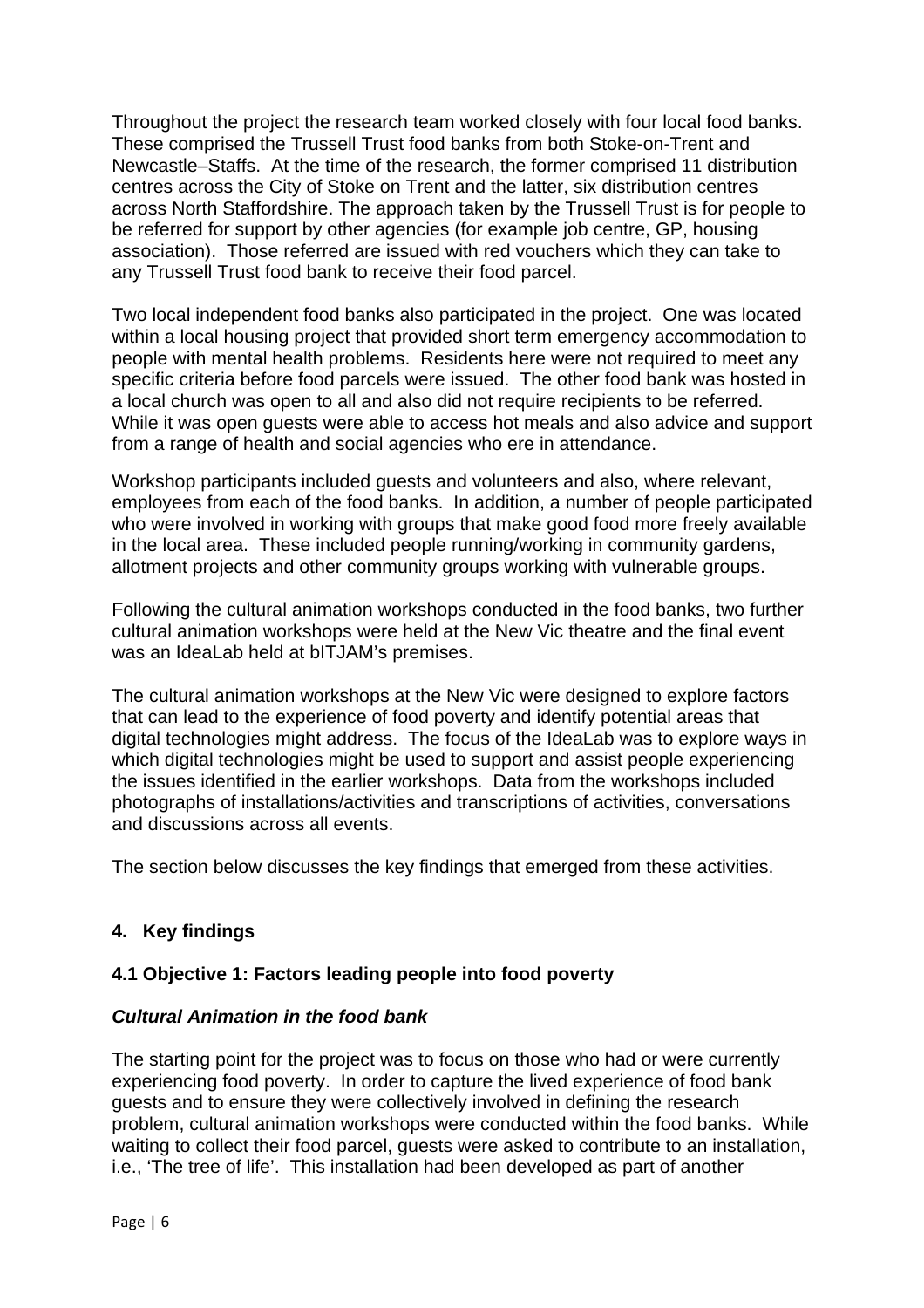research project run by Prof Kelemen that looked at communities in crisis in the UK and Japan. The installation had acted as an effective means of exploring sensitive topics such as dispossession, loss and health. For this research, the food bank guests were asked to decorate the tree with Leaves, Birds and Bugs, on which they were asked to draw or write respectively: i) what they held as important in their life ii) the difficulties that had experienced that had lead them to the food bank and iii) their hopes and dreams for the future respectively.



**Figure 1.** Guests were invited to decorate the 'Tree of Life' in the food banks

**Figure 2.** Adding leaves, bugs and birds enabled a way of exploring individuals' personal journey that brought them to the food bank.

The key themes to emerge from the contributions to the tree were:

- the precarious nature of human lives. Guests highlighted that it was a breakdown in various aspects of their life that had lead them to seek support from a food bank.
- guests were often dealing with a breakdown in more than one aspect of their life
- breakdown occurred across all areas of people's lives but was most commonly in the areas of relationships, employment or health.
- as a result of the above, guests reported feeling isolated, lonely and unsure where to find or unable to access support
- aspirations for the future included stability, security and contentment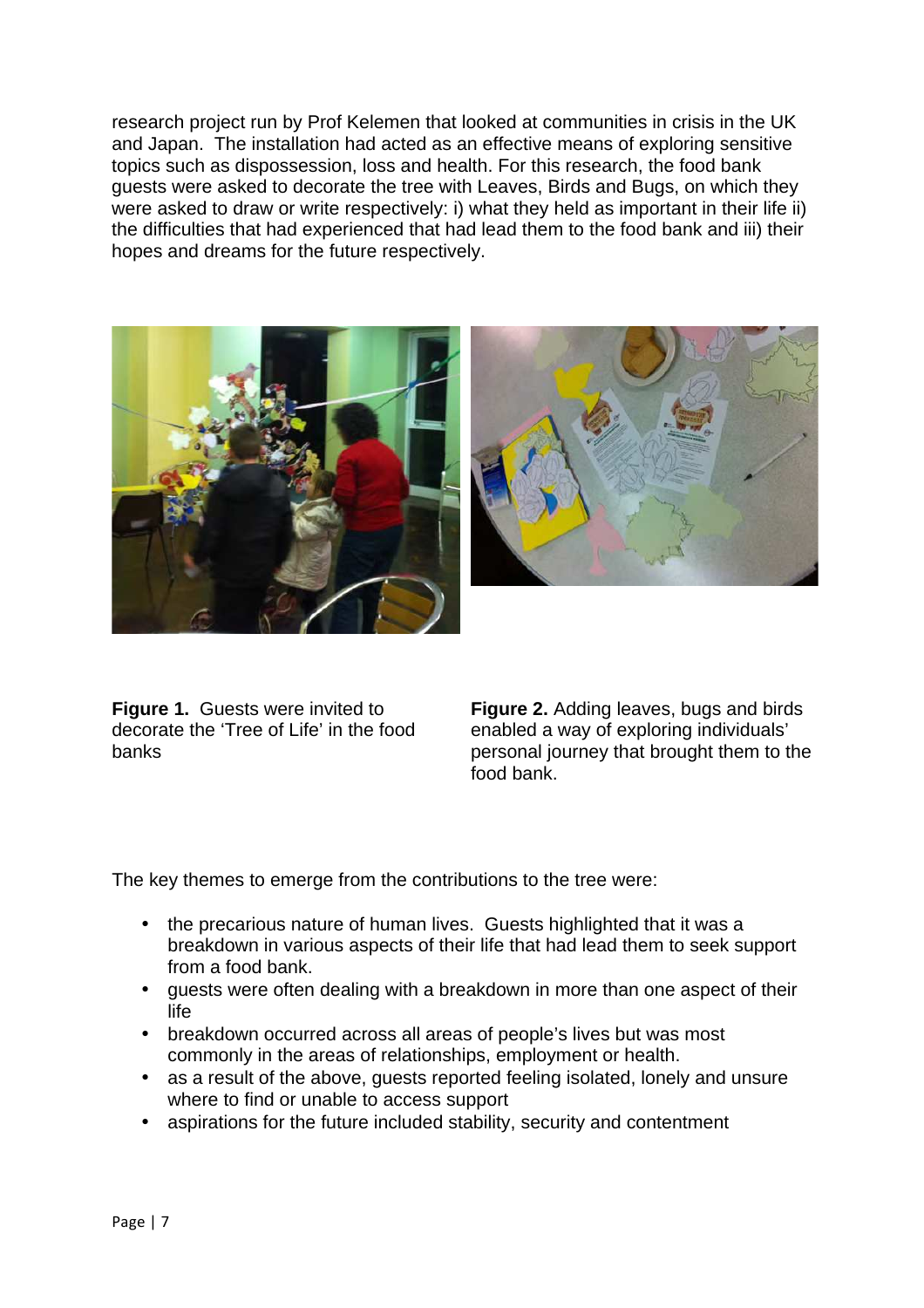

**Figure 3.** Examples of contributions to the tree of life



**Figure 4.** Examples of contributions to the tree of life

# **Cultural Animation in the Theatre**

Two workshops were held in the New Vic theatre bringing together guests, volunteers and employees of the food banks along with other members of the community involved in food projects. Workshop one built on the findings from the "Tree of Life' activities conducted in the food banks. Participants were asked to reflect on the findings and their own experiences to map their experience of food banks and food poverty in the Stoke-on-Trent/North Staffordshire area using a selection of buttons and other assorted items. This 'buttons exercise' was developed by Sue Moffat as part of her Fellowship at the Imperial War Museum, as a tool for reflecting on and discussing the Holocaust. Since then, it has been adapted for use on a range of topics including health partnerships, market place exclusion and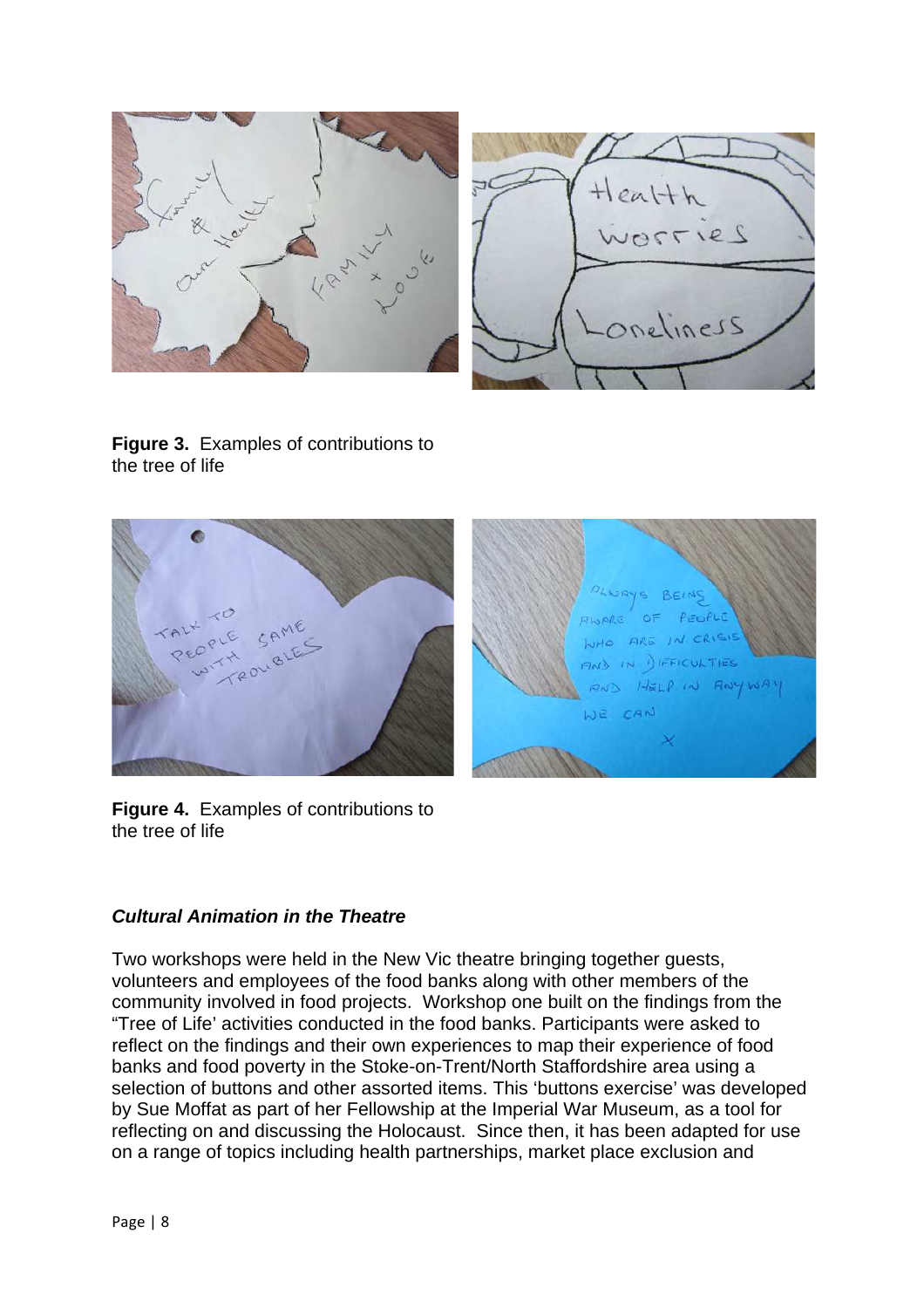leadership. Through the production and subsequent discussion of these maps the following themes emerged:



i) Distinction and Separation

All of the maps produced highlighted, albeit it in different ways, the separation in society between various groups. These were often referred to as 'the haves' and 'have nots'. In the map on the left, the population in the centre is wealthier (in terms of material possessions) but also in terms of social connections. The buttons are not only shinier and but they are closer to each other, reflecting the support and order in these people's lives. As you move away from the centre, the wealth and social support become less accessible.

# ii) (In)visibility



Participants depicted the experience of people who find themselves on the margins of society as brown buttons on a brown table. Found towards the edge of the table, this group largely goes unseen or is viewed negatively. People are isolated, are alongside other 'invisible' people and a long way from the centre of wealth and order experienced by others.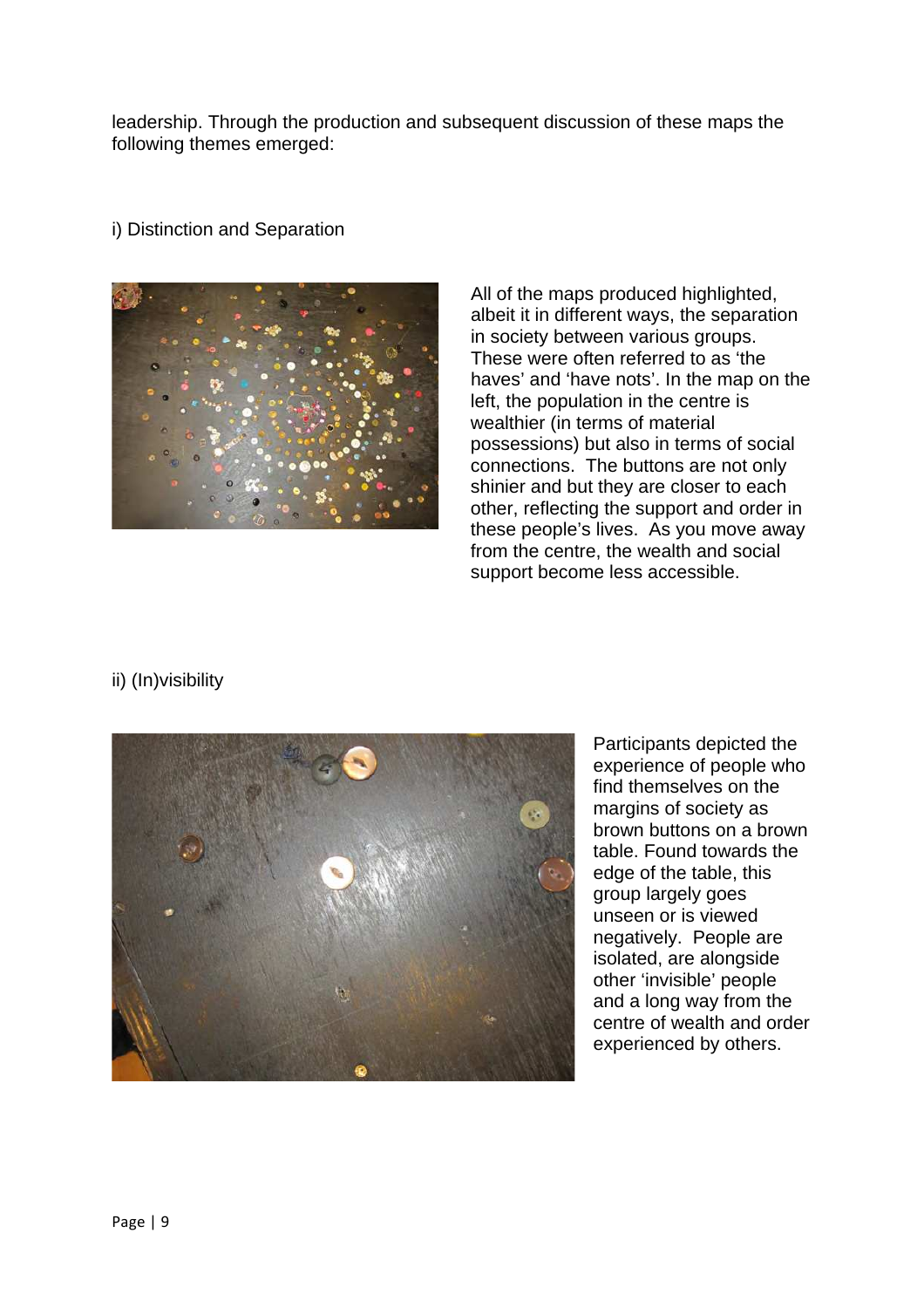#### iii) No entry



Other participants used the buttons to highlight not only the separation between groups in society but the rigid barriers that separate groups: barriers which allow some groups to retain their advantage and which the others find it hard if not impossible to overcome.

#### iv) Lots of snakes, no ladders



The button maps reflected the precarious nature of human life and the ease with which people could find themselves 'slipping down'. This slipping or breakdown was perceived as a one way travel. It was hard if not impossible to make the return journey. Participants referred to the snakes and ladders of life and the harsh way in which society treats people who find themselves experiencing difficulties. For example this map depicts people 'being flung into the valley (of the desperate)'.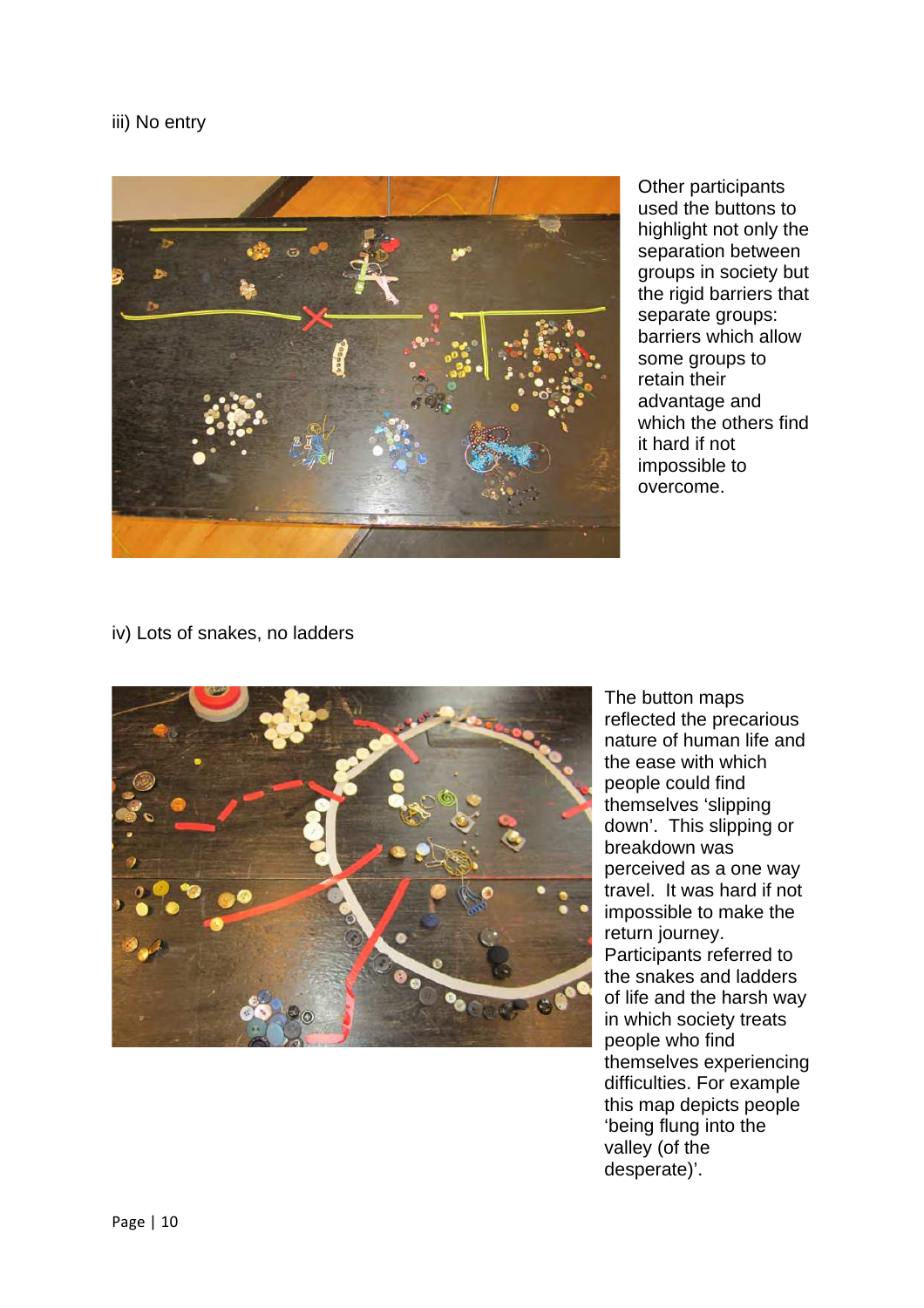#### iv) Public services in a knot



Public services were presented as a group separate from society that was tangled up, non-functioning and inaccessible.

Following the button mapping, participants were asked to use household objects to create an installation, which depicted a world in which food banks were no longer needed.

The key finding from this exercise is that humanity was the missing ingredient. The world in which food banks do not exist is a very human one. To emphasise this point, one group added themselves into their installation stating 'What is missing is the people'. Other groups chose to show this aspect by including photographs and pictures as connections to other people, family or friends. Other objects were chosen to represent the various ways in which people connect, for example through communication or reciprocity.



**Figure 5.** A tennis ball was slected to represent reciprocity and sharing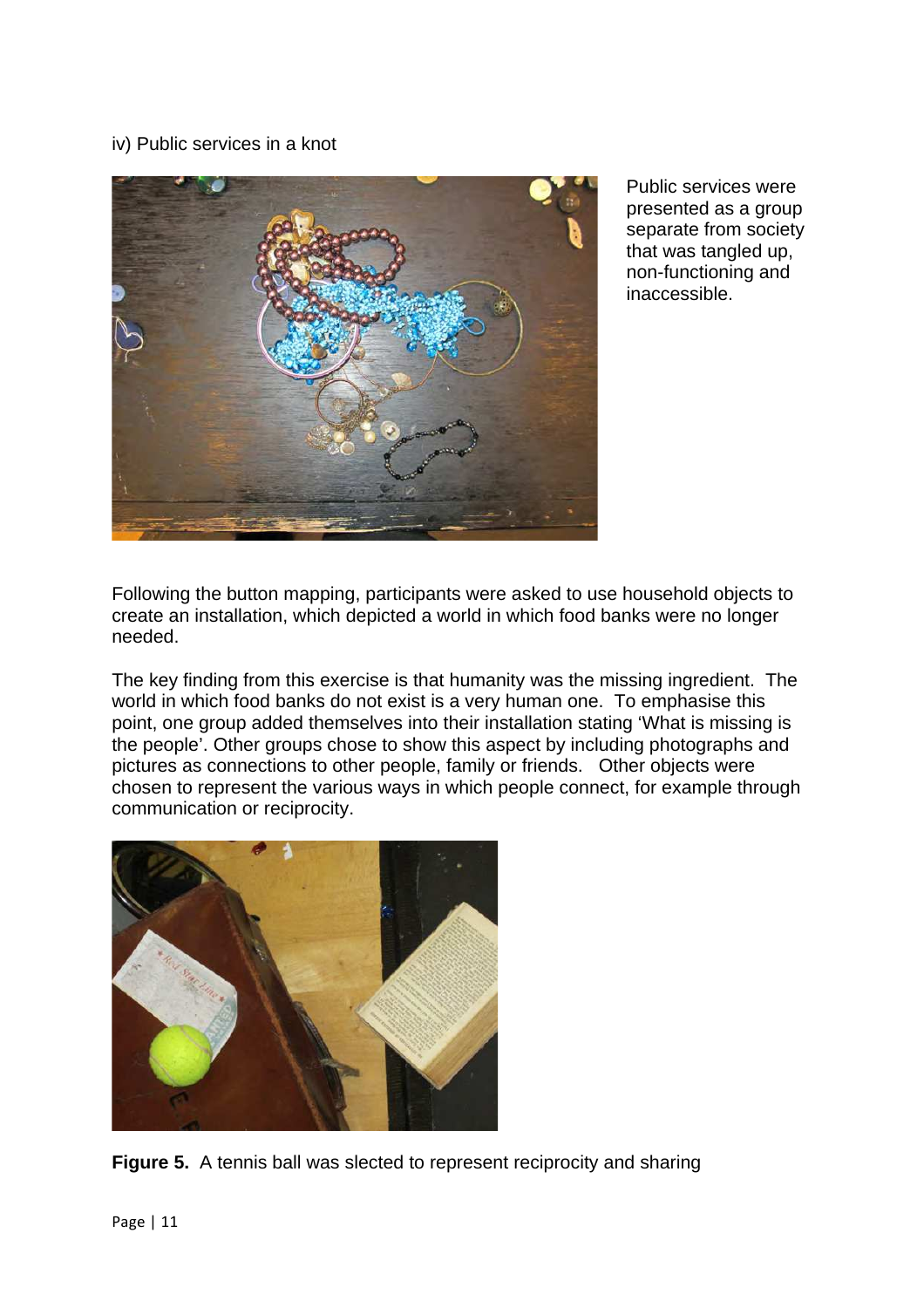

**Figure 6.** Another group selected a shuttlecock to show that support is something that goes 'to and fro' in life.



**Figure 7.** This item was selected to represent communication 'A cup of tea solves everything'.

#### **4.2 Objective 2: To explore the potential for cultural animation methodologies to identify applications of technologies which overcome the digital divide.**

The second workshop at the New Vic Theatre was used to explore possibilities for change. Participants reflected on what a society might look like in which food poverty had been eradicated and food banks were no longer needed. The starting point was the dramatized stories of food banks guests and reflections on the experiences and circumstances identified earlier in the project that had led people to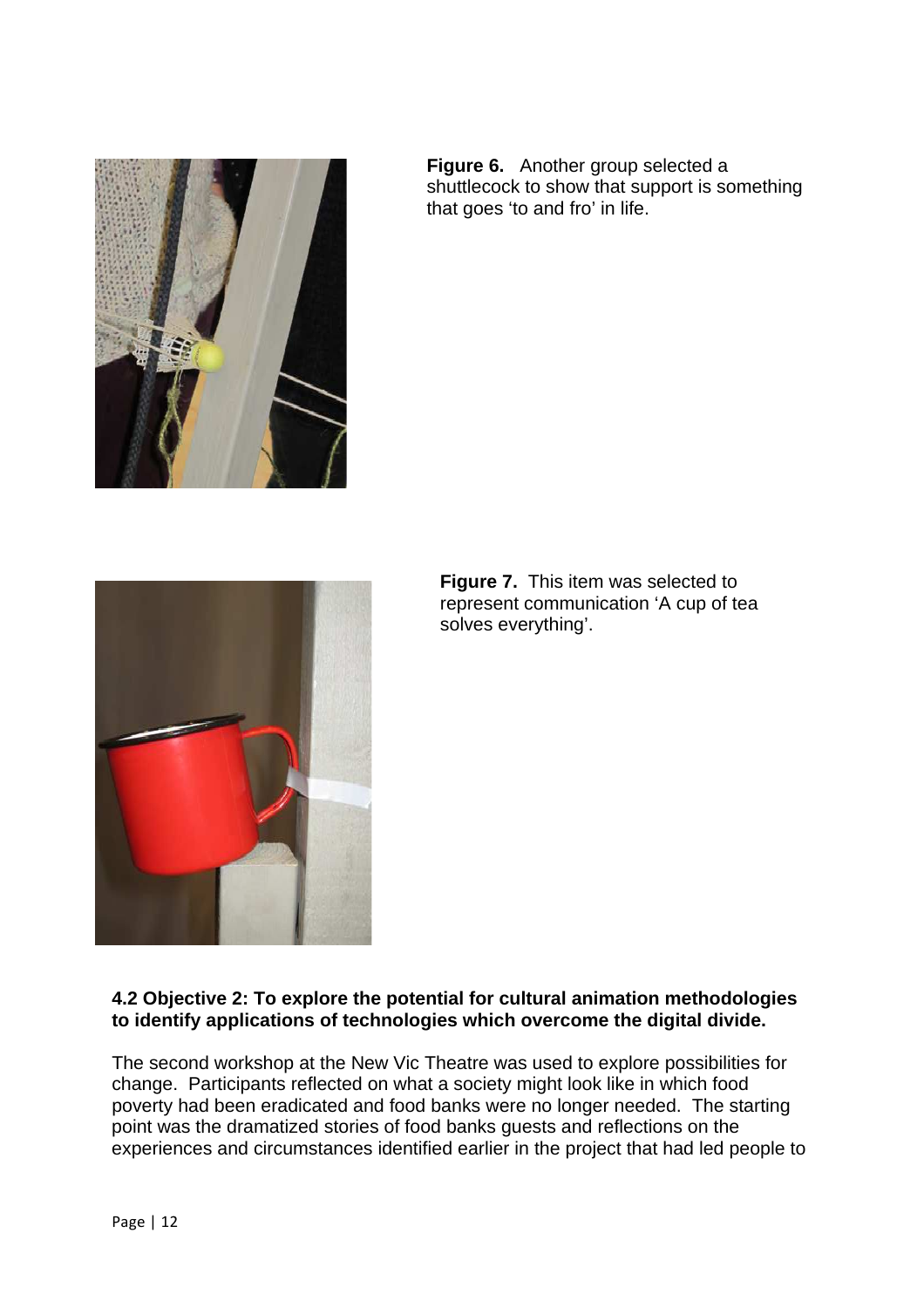use a food bank. We worked together with the participants to design interventions and changes that could have lead to a different outcome.

Following analysis of the workshop the following themes emerged:

- The locus for change was felt to be within either society or the community more broadly, not at the level of the individual. Much of the (negative) press and media coverage associated with food banks seeks to lay the blame for rising usage levels with certain 'types' of individuals for whom the free food made available by food banks presents an easy option. The need to receive food parcels is often presented as resulting from mis-managed lives. Reflecting on the lived experience of food bank guests, individuals were seen as facing difficult situations, having little help and support and facing limited choices.
- Following on from the previous point, participants felt strongly that there was a need to change the wider perceptions about food banks and people who visit them. This could be achieved for example, through the sharing of real stories and experiences more widely using simple technology.
- The way in which government agencies seek to process people was an area in which participants saw a need and potential for change. The process driven approach meant that rules were followed and decisions made without anyone being willing/able to reflect on the consequences for the individuals involved. The focus on policy meant that people were ignored. Technology was perceived as playing a central role in this, with the 'push of button' deciding someone's fate. The machine as a remote decision maker was contrasted by participants with the living feeling human being.
- Change was also felt necessary at the community level. In discussing what constituted a healthy community, participants felt that there was a wariness of strangers 'Society doesn't like strangers' commented one participant. A society was needed in which people were not afraid of offering help and support to others, including those to which they didn't know and therefore might be a stranger.
- Similarly, the one change that participants did wish for was that individuals had sufficient courage and knowledge to ask for help and support before a crisis or emergency situation put them into the kind of dire circumstances of needing provisions from the food bank.
- Transitions in life, the point at which an individual's life changed significantly, were perceived as distinct moments where people became particularly vulnerable. These transitions might be ends of relationships, bereavement, loss of employment, leaving home etc.
- Eliminating food poverty in the local area was also seen to be closely interwoven with addressing issues of food security for the local community as a whole. Addressing the provision of high quality, nutritional food in the community as a whole would also benefit food bank guests. This was not seen as just a separate issue. Addressing issues of knowledge, skill and confidence about food was seen as a key part of moving beyond food poverty.
- Participants showed a wariness and concern in respect of digital technology. Following this a decision was made along with participants to rename the next phase in the project an 'IdeaLab' rather than a 'Hacklab'. This also addressed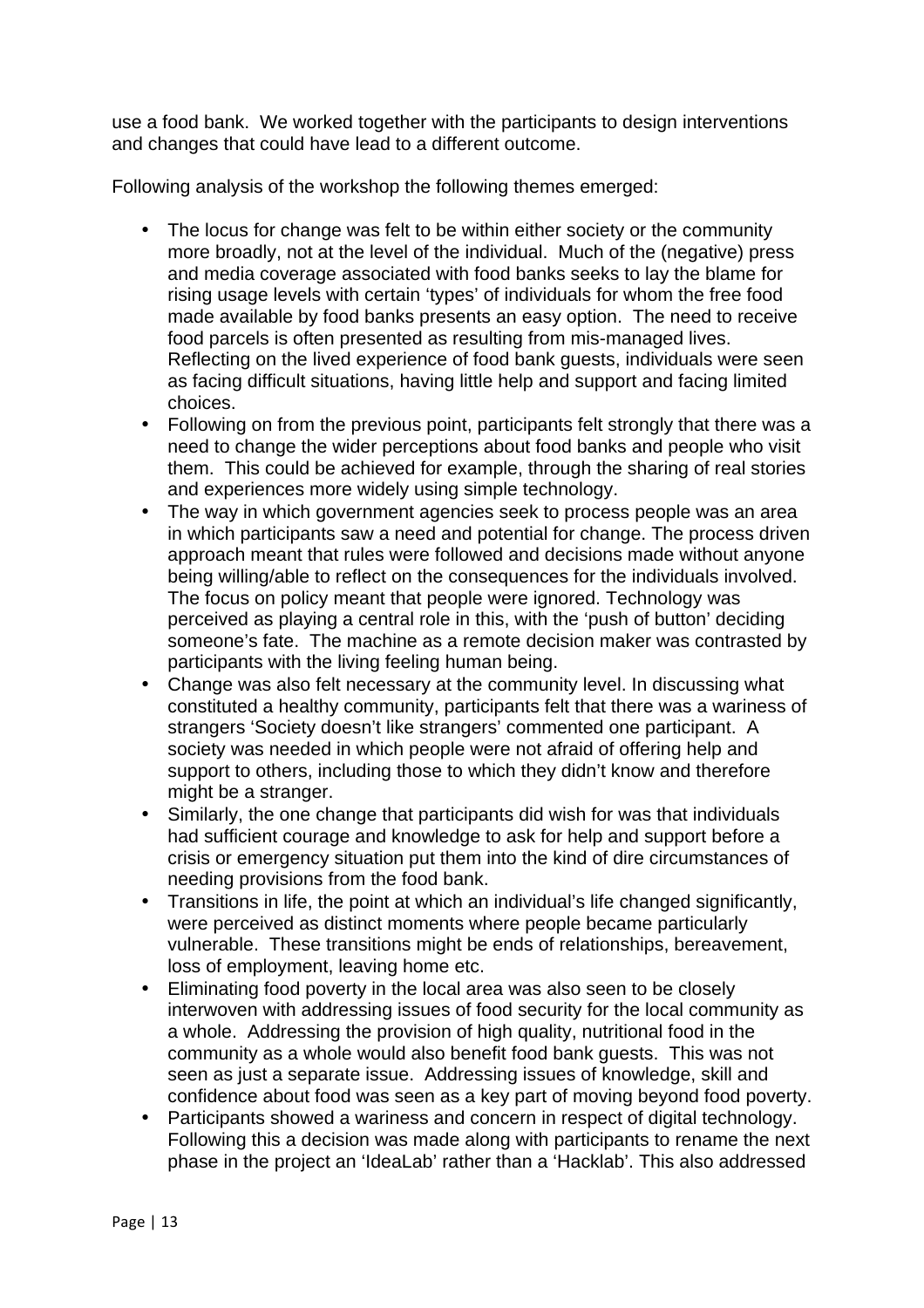the negative links that participants were making between 'HackLab' and computer 'hacking'.

The workshops demonstrated the potential of Cultural Animation to overcome divides including the digital divide.

- The methodology validates the language used by community members to describe their experiences of food poverty as real and important in developing theory and policy By placing the 'mantle of expert' upon the participants' shoulders in exploring what changes they would like to see, who should be involved and how to make it happen, Cultural Animation dissolved the taken for granted hierarchies between experts and non-experts, between powerful and powerless actors.
- It created opportunities for academics, policy makers and others in relative positions of power to be able to access and understand the ambitions of individuals and communities. For example the button mapping exercise offered a powerful alternative to the more usual mappings of deprivation, offering insights into the lived experience of food poverty.
- It enabled research to be conducted in an environment where people come together as equals. The use and creation of physical objects such as installations and button maps put participants at ease with each other and ensured effective teamwork and problem solving.
- Cultural animation built up trusting relationships between participants by inviting them to work together in activities which though new to them, drew on their life experiences. This is invaluable when researching a topic like food poverty, where loneliness and isolation is a central part of what food bank guests experience.
- It created an environment where 'ordinary people' could play a role in shaping their world and realising their aspirations and ambitions in relation to food poverty in the communities in which they live.

#### **4.3 Objective 3: Explore the ways in which digital technology may be used to assist and support people who experience food poverty.**

The IdeaLab brought together participants from the previous two workshops with technologists to consider the ways in which digital technologies could be used to overcome the issues identified in the earlier cultural animation workshops and enable communities to move towards a future in which food banks were no longer needed. While the technologists at the IdeaLab were eager to 'get on' with creating technologically driven solutions, the discussions in previous workshops and those in the IdeaLab itself presented a certain resistance to what they saw as a presumption that technologies could and would provide solutions to the problems identified.

In the course of the IdeaLab, participants were asked to reflect on technology in a number of ways.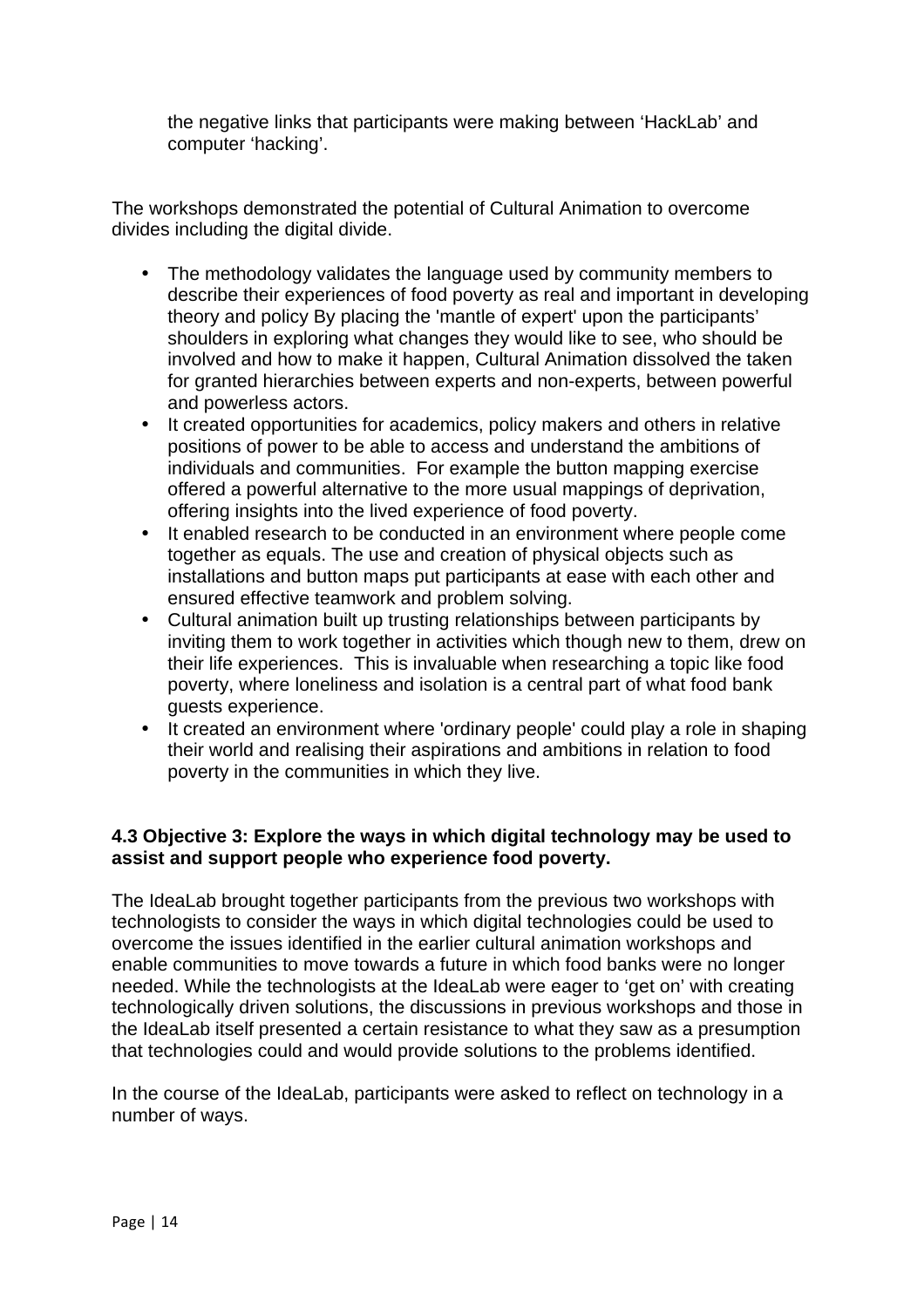Firstly they were asked to reflect on the ways and means through which they encountered technology in their own lives and whether this was enabling and/or restrictive (see figure 7 below).





**Figure 7.** Identifying the ways in which participant encountered technology in their everyday lives.

Participants were also asked to consider existing digital applications to various food connected problems from around the world. A number of themes emerged from these group discussions.

# **'Humans and technology' versus 'Humans or technology'**

The discussion throughout the event kept returning to the plausibility of technology to provide a solution to a problem that participants had identified as needing greater levels of humanity to solve. Technology was frequently seen by participants to be in opposition to the human as these quotations from IdeaLab reveal:

'It is not a process change that you need but a heart change'.

*…*(it is about) 'being reassured that they are not alone - this is a human thing'

In addition, from the analysis of the button maps from earlier workshops, participants felt that the structural features of society contributed to the need for food banks. They felt that looking to digital technologies for solutions to these problems would serve to exacerbate rather than remove these features. As such, there was concern that technology was a tool that would serve the needs of the powerful in our communities rather than those who are often at the margins, invisible and powerless. They were sceptical over the reasons for using technologies arguing that reasons for adopting technology were often to increase profit or reduce costs. As the latter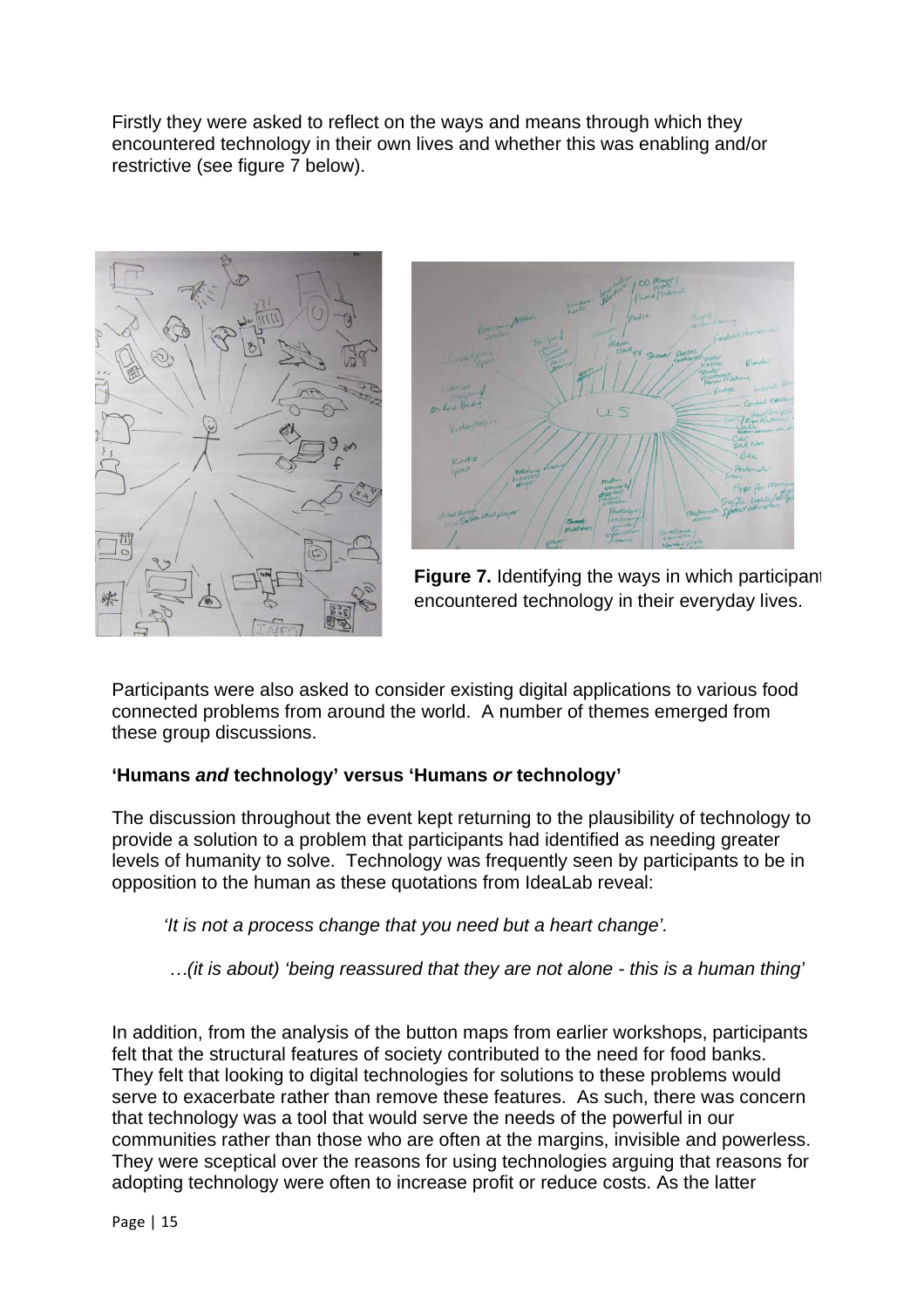frequently meant technology replaced human labour, participants felt that using technologies could merely exacerbate the problem that this research project was looking to resolve. This could happen in two ways. First of all it would remove human contact (which participants saw as vital) and replace it with digital interaction, secondly it could also cut jobs. As participants saw it, having meaningful work was vital to individual and community well-being and they were sceptical about anything that threatened this.

Following discussion, a list of points to consider when using digital technologies to develop solutions was produced:

- Will the technology really 'fix' the problems identified or is there a chance it can exacerbate it?
- Can the technology be used to challenge rather than reinforce existing power relations?
- Does the digital application serve to replicate or eradicate divisions in the real world?
- To what extent is it possible for technology to create solutions where people are treated as living, breathing, feeling beings rather than just a concept?
- How can technology be used to add/develop humanity within various processes?
- Real difference is not made by technology but by the people who use it? How can we change what people do?
- Will all members of the community have equal access to technology? A number of workshop participants had very limited access to mobile phones/internet etc. due to financial and other reasons.

Although these points were articulated as questions and there were no definite answers, participants identified a number of things that could be done in the local areas to make a difference:

- Working together to enhance the food environment in the local area.
- The need for more cooking/eating ambassadors. This could involve linking groups of people e.g. old and young, experienced/inexperienced cooks etc.
- Changing peoples' approach to food and find ways to encourage them to view it as a community asset rather than individual privilege.
- Mapping of food availability in the local area to include foraging opportunities, allotment and other growing projects, community café's etc.
- Better signposting to match people to the right organisation to help with their particular needs.
- Enabling people to make connections (preferably through food).
- Changing perceptions of people experiencing food poverty, so that they are no longer the 'stranger'.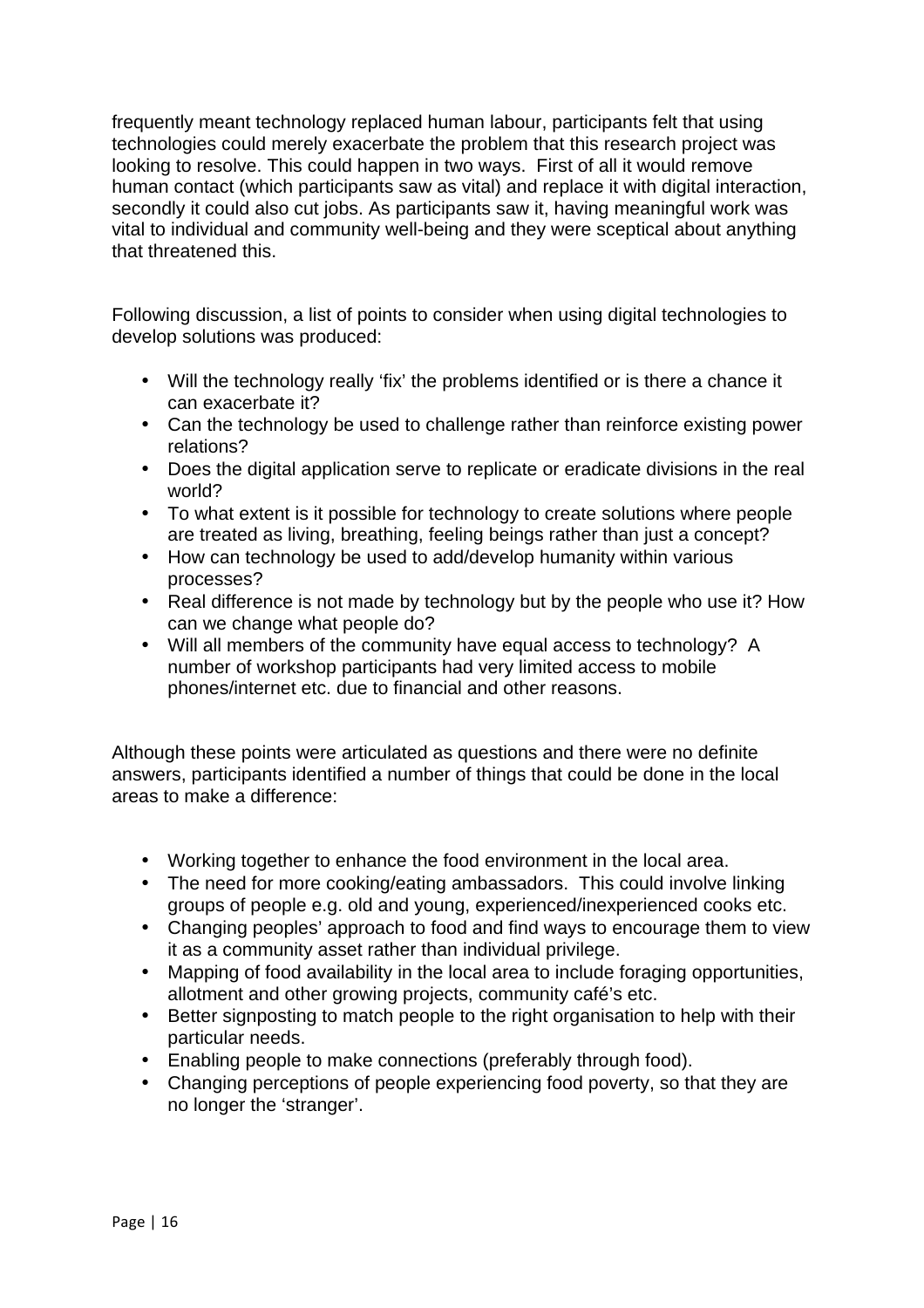# **5 Key Issues**

The following emerged from this project as in need of further exploration:

- How can technology enhance reciprocity, communication and building connections in the community? Other research (Tucker et al, 2015) on those suffering from mental health disorders have found that social media can replicate off-line peer support and can build close-knit communities. It should be explored how/whether this might work for isolated groups who may not have access to internet or other digital technologies.
- How can communities be helped/supported to bring about their desired change in a world where structures are perceived as rigid and divisive?
- Cultural Animation methodologies were useful in conducting the research. It is now necessary to explore how one can orchestrate multiple voices/acts in an inclusive/democratic way, while assuming the authorial position in writing academic papers.
- How can we retain the humanity perceived as essential in supporting people in food poverty as society becomes increasingly digitized?

# **6. Next Steps**

- Conference contributions reporting on the findings of this project have been well received. We are now in the process of completing two journal articles to disseminate the findings of this research project to the academic community. These will focus on the methodological contribution and our understanding of the lived experience of food poverty and its relationship with the digital sphere.
- Continue to develop existing/new relationships to explore the potential to develop digital technology to address the findings of this report. For example, contact has been made with the local Clinical Commissioning Group (CCG) to discuss a user driven app to support people in developing food skills and confidence.
- To continue working alongside the local community to develop their food mapping activity into a publicly available digital resource. To continue working with North Staffordshire Community Food Network to explore opportunities to develop activities to enhance the food environment in the local area and to facilitate connections through food.

# **7. Impact**

a) The research and findings of the 'Beyond the Food Bank' project' have contributed to making food poverty and security a central theme of the recently launched research centre, Community Animation and Social Innovation Centre (CASIC) at Keele University (https://www.keele.ac.uk/casic/). Both PI and CI are founding members and sit on the CASIC steering committee.

b) In support of participant's aspiration to make food a community asset rather than individual privilege, funding was obtained to host a food festival in the local community. Part of the AHRC Connected Communities festival, the food festival was part of a two day event linking health and food.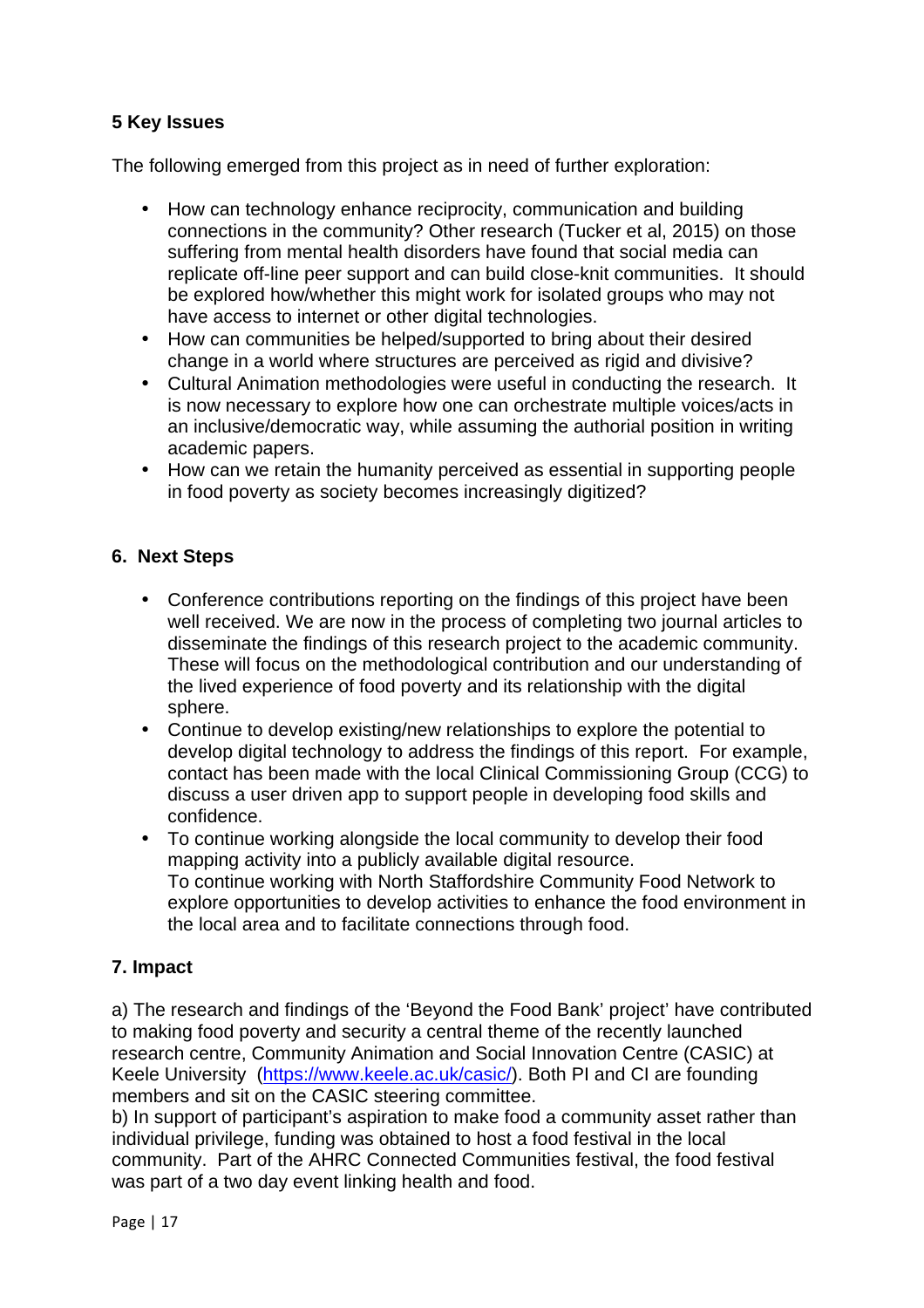The event entitled 'Local, local plates, local people', drew on the pot making traditions of the area to make connections between local people and their food. http://www.keele.ac.uk/casic/connectedcommunitiesfestival/foodfestival/

Prior to the festival, workshops were held in various locations and with local community groups, encouraging people to share their experiences of food and using this as inspiration to decorate their own plates.

The technical team behind the Keele Active Virtual Environment (KAVE) created a 3D installation of the plates, combining images with songs, voices and discussion from the workshops. A version of this is now available on line as an interactive game see:

#### http://www.keele.ac.uk/pharm-docs/platesWebBuild.html

The food festival attracted 600 guests and activities included:

- Community chef providing cooking demonstrations on the theme of cooking on a budget
- Stand and information from the local food bank
- Vegetable puppet making
- Demonstrations from a community bread making project, fruit pressing, smoothie making, porridge project, allotment society etc.

For a press release about the event please see:

http://www.keele.ac.uk/pressreleases/2015/localfoodlocalplateslocalpeople.html The event was also recorded on Storify, see:

https://storify.com/KeeleMngtSchool/local-food-local-plates-local-people

c) A grant application has been submitted in conjunction with Stoke-on-Trent foodbank and local community gardeners to Big Local in support of a community service to collect and redistribute surplus fresh produce.

c) The PI is a founding member of North Staffs Community Food Network. This is a group formed to take forward many of the food aspirations identified in this project. d) Application to be made as part of North Staffordshire's bid to Building Better Opportunities Fund, bringing together a wide range of local groups to secure funding and develop projects to enhance skills and employment opportunities and grow food related activity in the local area.

e) The New Vic Theatre has been commissioned to devise and deliver a training course for food bank volunteers. The focus of the training is to enable volunteers to capture guests' stories with the aim of changing the perception of food banks and people who use them in the wider population. Digital technologies are a key part of the capturing and broadcasting of these stories.

# **8. Dissemination**

- Presentations at academic conferences:
	- $\circ$  9<sup>th</sup> International Critical Management Studies Conference: Is there an Alternative?, Leicester, 7-10 July 2015. Surman, E., Kelemen, M and Moffat, S. 'Local communities in crisis: food poverty in Stoke-on-Trent'
	- o 7<sup>th</sup> International Social Innovation Research Conference (ISIRC), University of York, 6-8<sup>th</sup> Sept 2015. Surman, E., Kelemen, M and Moffat, S. 'Using Cultural Animation techniques to explore the human and the digital in food poverty'.
- Presentation at CCN+ annual event in Leeds, December, 2014 (Surman, E.)
- Presentation of findings to Sixteen Films, researching the area of welfare, sanctions, food banks (Surman, E.).